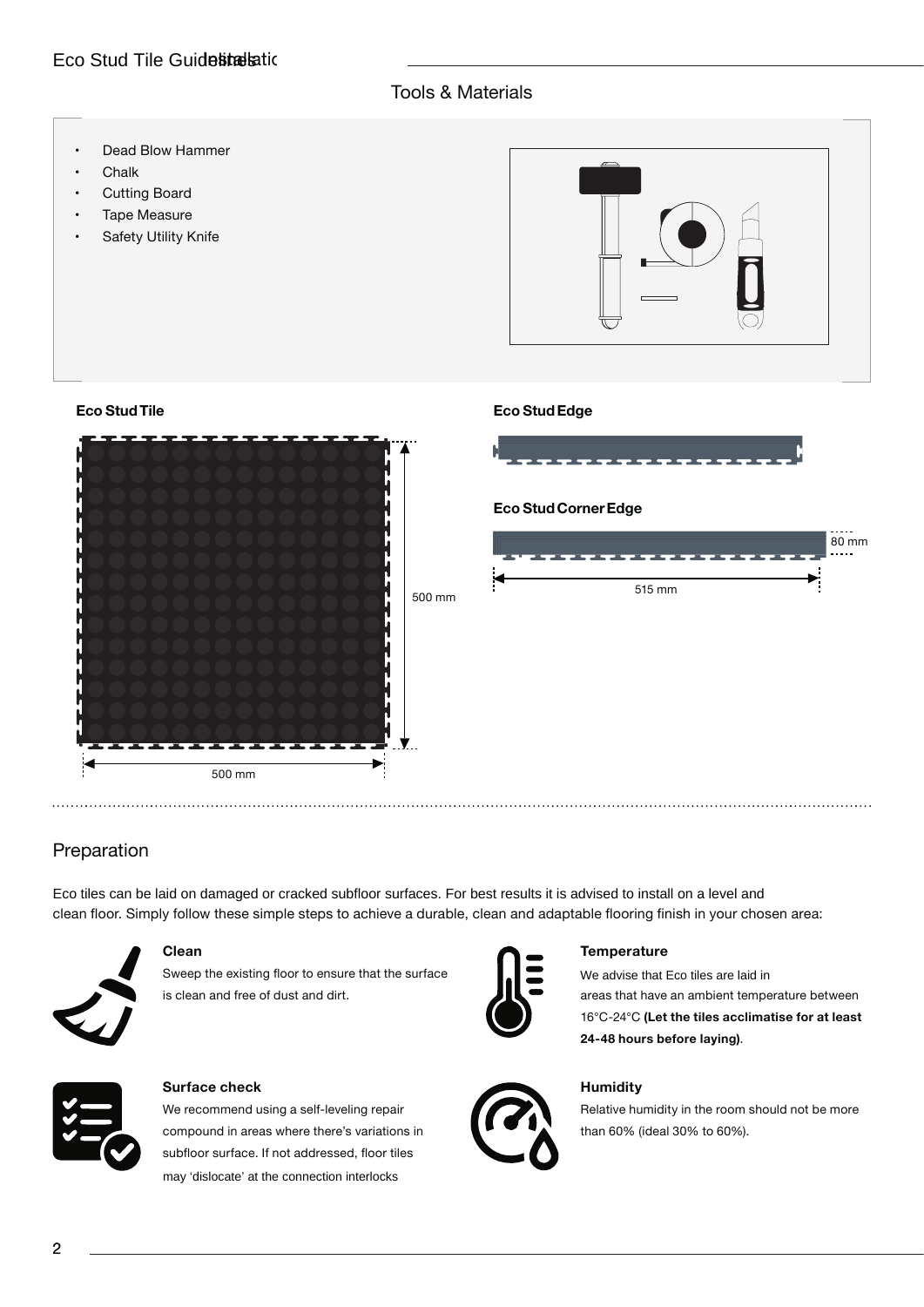## Fitting Instructions

### Tile Layout Guide

- 1. Measure the length & width of the room and divide the dimensions in two - then locate & mark the centre of the room where the centre of your first tile\* will be. (This will be the starting point for the installation)
- 2. You can at this point check the number of tiles required to reach the walls in each direction. Remember you can cut the tiles to fit around the edges of the room.
- 3. Draw a chalk-line  $---$  through the start point parallel to the longest dimension. This is to act as a guide for keeping tiles parallel to the walls. To ensure the line is parallel to the walls, measure out from the wall near each end of the room, mark the points on the floor and draw the chalk-line between the points.

**It's very important to leave approximately 5mm expansion gap between the tiles and any walls/fixed points for expansion. Sometimes for larger areas a bigger gap may be required.**



Add tiles to all sides of 'Tile 1', creating a cross shape using tiles numbered '2'.

 **4** 2 2 1 2 2 2 4 3 2 3 4 **5 5** 4 2 4 **5 6 5** 2 **5 6 5** 2 **5 6 5** 4 2 4 **5 6** 4 3 2 3 4 **5** Add tiles numbered '5' and '6'. Add tiles numbered '7' and then add any edging

|                |                |                | $\overline{\phantom{a}}$ |                     |                |                |
|----------------|----------------|----------------|--------------------------|---------------------|----------------|----------------|
| $\overline{7}$ | $\,$ 6 $\,$    | $\overline{5}$ | $\overline{c}$           | $\sqrt{5}$          | $\mathbf 6$    | 7              |
| $\,$ 6 $\,$    | 5              | $\overline{4}$ | $\frac{1}{2}$            | $\overline{4}$      | 5              | 6              |
| 5              | $\overline{4}$ | 3              | $\frac{1}{2}$            | $\mathcal{S}$       | $\overline{4}$ | 5              |
| $\overline{2}$ | $\overline{2}$ | $2 -$          |                          | $\ddot{\textbf{2}}$ | $\overline{2}$ | $\overline{2}$ |
| 5              | $\overline{4}$ | 3              | $\overline{c}$           | 3                   | $\overline{4}$ | 5              |
| $\overline{6}$ | 5              | $\overline{4}$ | H.<br>$\overline{c}$     | $\overline{4}$      | 5              | 6              |
| $\overline{7}$ | $6\phantom{1}$ | $\overline{5}$ | $\overline{2}$           | $\sqrt{5}$          | 6              | $\overline{7}$ |
|                |                |                | $\blacksquare$           |                     |                |                |





which is required around the edges.